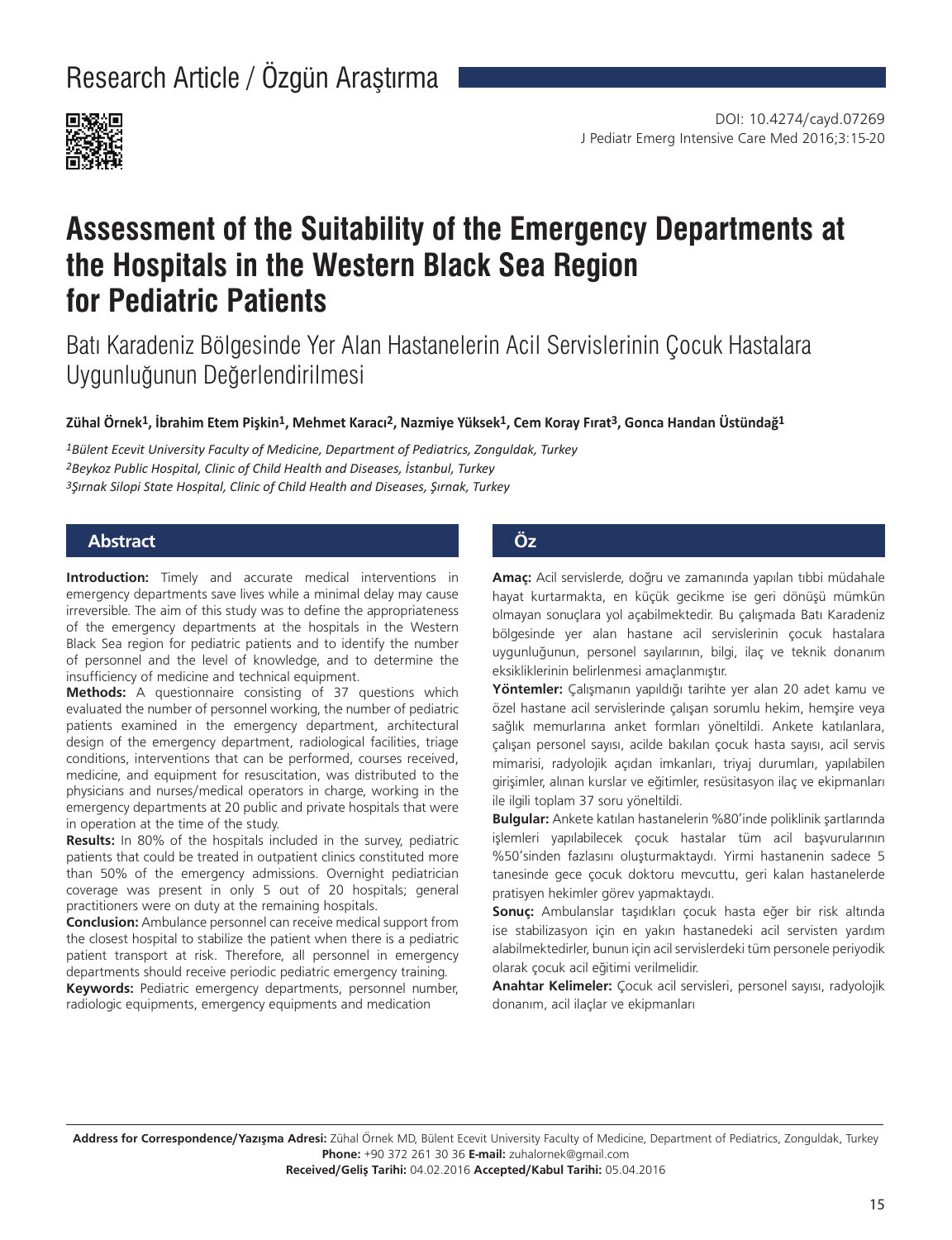### **Introduction**

Timely and accurate medical interventions in emergency departments save lives; on the other hand, a minimum delay may cause irreversible.1 Physical structure, availability of equipment and supplies, radiological equipment and adequacy of the working personnel in terms of number and education are important factors for effective and efficient emergency care. The number of patients who present to emergency departments each year in Turkey is equal to the population of the country.

Statistics have revealed that pediatric cases account for about 30% of the emergency department presentations.2-5 Nevertheless, not all hospitals have equal capacity to serve pediatric patients who have special requirements. Many children receive treatment in emergency departments at the public hospitals together with adult patients. Children should be treated by experienced physicians equipped with knowledge of pediatric emergency and in appropriate conditions when their lives are at risk.2

This study is the first and only study aimed at defining the suitability of the emergency departments at the hospitals in the Western Black Sea region for pediatric patients and to identify the number of personnel, level of knowledge (the courses and training attended), and to determine insufficiency of medicine and technical equipment.

# **Materials and Methods**

Survey forms were distributed to the responsible physicians and nurses/medical operators working in the emergency departments at 20 (14 public and 6 private) hospitals located in the Western Black Sea region. The questionnaire consisted of 37 questions including the number of personnel working (pediatrician, practitioner, nurse and allied health personnel), number of pediatric patients examined (day time: 8.00 AM to 5.00 PM and night time: 5.00 PM to 8.00 AM), architectural design of the emergency department (resuscitation room, examination room and isolation rooms, etc.), radiological facilities, triage conditions and methods, interventions that can be performed, courses and training received (neonatal resuscitation or advanced pediatric life support courses, etc.), and status of emergency medicine and equipment. Survey forms were completed by the investigator during a face-to-face interview. Workload of personnel status is defined as number of patients per a health personnel. This study was approved by the Bülent Ecevit Practice and Research Hospital Ethics Committee. Data obtained were analyzed using the package for the social sciences (SPSS, Inc., Chicago, USA) version 16.0 for Windows. Percentage distribution and the Mann-Whitney U-test were used in the calculations. A p value of less than 0.05 was considered statically significant.

Six (30%) hospitals were private and 14 (70%) were public hospitals. Children who were brought to the emergency room were examined together with adults by the same physician in 16 (89%) hospitals and were examined by a separate physician in 4 (20%) hospitals. Two (10%) of these four hospitals were children's hospitals. The mean number of patients examined in the emergency departments during the night and day were 40.65±48.21 (7-140) and 29.35±27.41 (4-100), respectively. In 80% of the hospitals included in the survey, pediatric patients with simple health problems (uncomplicated respiratory infections, urinary tract infections, etc.) that could be treated in outpatient clinics constituted more than 50% of the emergency admissions.

The mean number of personnel (active and passive) dealing with pediatric patients in the emergency departments in all hospitals were 1.40±1.35 (0-5) for pediatricians, 4.95±4.73 (0-23) for general practitioners, 11.80±10.49 (2-49) for nurses, and 4.90±5.13 (0-24) for allied health personnel. Overnight pediatrician coverage was present in only 5 out of 20 hospitals; general practitioners were on duty at the remaining hospitals. More than one general practitioner was present in large public hospitals that received a large number of patients.

No significant differences were found in the mean number of personnel (pediatrician, general practitioner, nurse and allied health personnel) working during the day and at night between public and private hospitals and between hospitals with and without separate pediatric emergency departments (PED). When the hospitals were evaluated in terms of workload of the personnel, no significant differences were found between public and private hospitals, while there was a significant difference in workload of the general practitioners working at nights between hospitals with and without PED (p=0.048) (Table 1).

In the emergency departments where the survey was conducted, 54.17% of pediatricians, 7.07% of general practitioners, 1.20% of nurses, and 2.04% of allied health personnel were observed to receive training on advanced life support for children. No significant differences were found between the public and private hospitals in the training status of the personnel. On the other hand, there was a significant difference in the training status of the nurses between the hospitals with and without PED (p=0.040).

Triage process was applied in 55% (n=11) of all the hospitals. It was performed by a nurse or a paramedic in 30% of triageapplied hospitals. None of the centers used special scales. The severity and degree of emergency were determined according to general appearance or vital signs of the patients.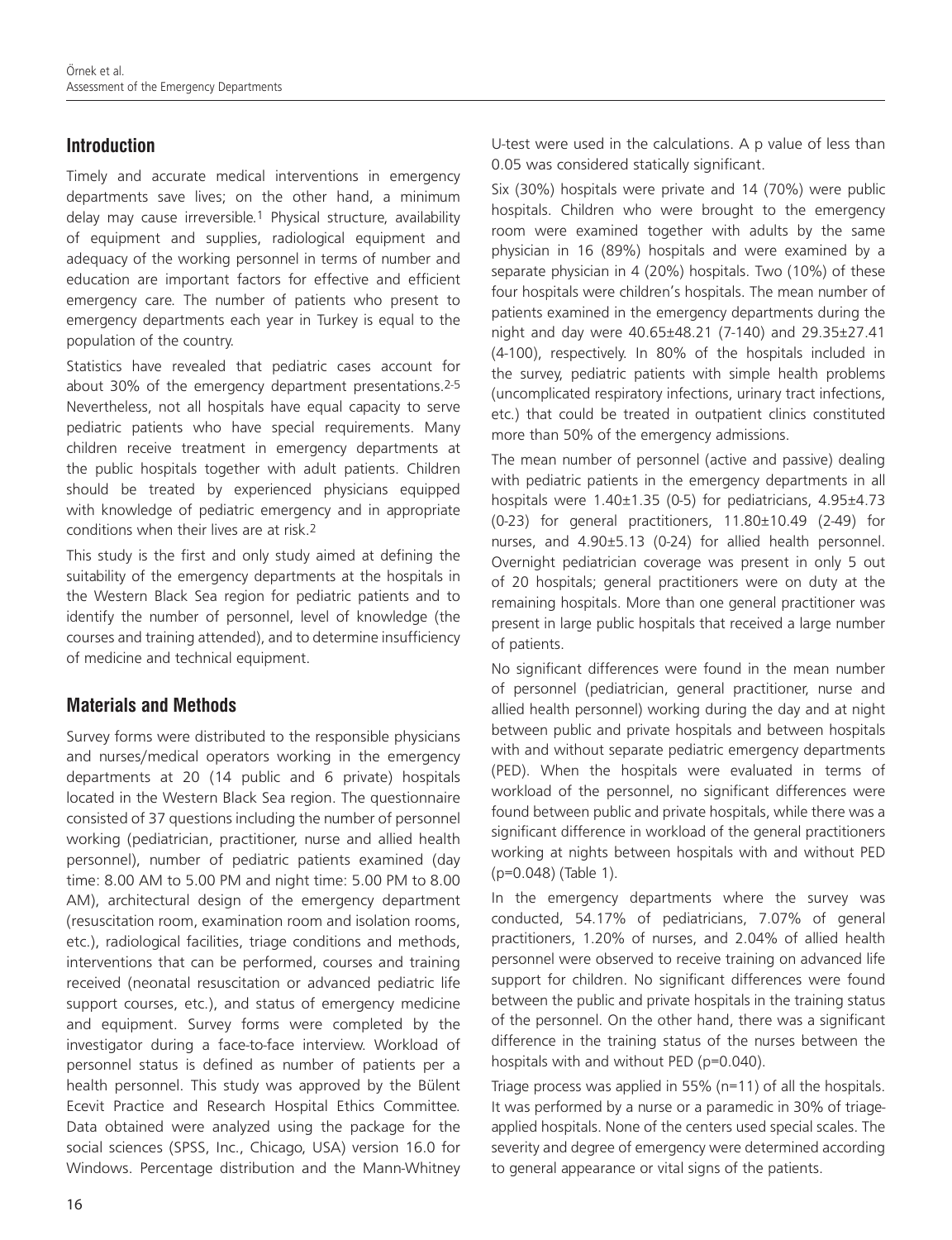When the interventional procedures performed in the last six months were evaluated, a significant difference in the number of intubation was found in favor of public hospitals (p=0.020) (Table 2).

On the other hand, when the hospitals were evaluated in terms of invasive interventions, it was remarkable that invasive interventions were never performed in private hospitals, while they were performed in a very few cases in public hospitals. When necessary, intubation was performed by an anesthesiology specialist in 50% of the cases, an anesthesia technician in 15%, or a general practitioner, emergency medicine specialist physician, and pediatrician, each in 10% of the cases in descending order of frequency. A significant difference was found between the hospitals where children were examined by seperate physicians for the procedures, such as lumbar puncture (LP) and intraosseous catheter placement. Scheme, patient records, and documents demonstrating appropriate protocols and approach for pediatric patients were present in only 30% of the hospitals. Appropriate brochures were present in 75% of the hospitals with PED, which was statistically significant (p=0.032).

The emergency departments at the hospitals included in the study were evaluated for architectural design. The mean number of rooms, beds, and stretchers were 3.15±1.58 (1-6), 7.95±5.69 (0-22), and 4.05±4.19 (0-17), respectively. Patient examination rooms, waiting rooms and a general observation room were present in all the hospitals included in the survey. In addition, there were critical care rooms, and separate trauma and isolation/

decontamination rooms in 35%, 25%, and 10% of the hospitals, respectively. A significant difference in favor of public hospitals was found in the localization of 112 station units (p=0.036) and separate nurse resting room (p=0.005) when the public and private hospitals were compared in terms of architectural design. Availability of radiological equipment, such as ultrasonography (USG), computed tomography (CT), magnetic resonance imaging (MRI), and direct X-ray graphy as well as 24-hour access to these equipment were also evaluated (Table 3). A significant difference was found in the availability of CT in favor of public hospitals (p=0.028). For 24-hour access to MRI, a significant difference was observed in favor of public hospitals (p=0.014). Availability of radiological equipment and access to these equipment were similar between the hospitals with and without PED. Limited access to USG at night was remarkable in private hospitals. 24-hour access to USG was possible in only 4 out of 20 hospitals and none of those hospitals were private hospitals.

When the equipment in emergency departments were evaluated, otoscope, urine bag, glucometer, electrocardiogram equipment,  $O<sub>2</sub>$  mask (small size), and defibrillator were present in all emergency services of all hospitals. Radiant heaters were not present in any of the emergency departments. Bilevel positive airway pressure equipment, LP set, Magill forceps, and cricothyrotomy sets were not detected in any private hospitals. Twelve of the emergency departments (60%) were found to keep more than 50% of the necessary equipment that should be present in an emergency department; while

| Table 1. Workload status of the personnel working in public and private hospitals                                         |                                                                 |                                  |       |                                             |                                          |       |  |  |
|---------------------------------------------------------------------------------------------------------------------------|-----------------------------------------------------------------|----------------------------------|-------|---------------------------------------------|------------------------------------------|-------|--|--|
|                                                                                                                           | Workload status of the personnel (number of patients/personnel) |                                  |       |                                             |                                          |       |  |  |
|                                                                                                                           | <b>Public</b><br>mean $\pm$ SD (range)                          | Private<br>mean $\pm$ SD (range) | p     | <b>Without PED</b><br>Mean $\pm$ SD (range) | <b>With PED</b><br>mean $\pm$ SD (range) | p     |  |  |
| Pediatrician<br>(night time)                                                                                              | 20.36±47.82 (0-170)                                             | $6.67 \pm 16.32$ (0-40)          | 0.680 | 31.67±28.43 (0-55)                          | 84.00±76.86 (22-170)                     | 0.275 |  |  |
| Pediatrician<br>(day time)                                                                                                | 23.89±26.69 (0-80)                                              | $6.17\pm7.44(0-20)$              | 0.185 | 21.15±18.48 (4-50)                          | 40.00±35.62 (8-80)                       | 0.321 |  |  |
| Practitioner<br>(night time)                                                                                              | 43.83±57.82 (0-170)                                             | 21.50±9.69 (15-40)               | 0.729 | 30.82±41.17 (2-160)                         | 84.00±76.86 (22-170)                     | 0.048 |  |  |
| Practitioner<br>(day time)                                                                                                | 31.93±31.82 (0-100)                                             | 15.17±13.95 (0-40)               | 0.591 | 23.00±25.79 (2-100)                         | 49.33±37.16 (8-80)                       | 0.234 |  |  |
| <b>Nurse</b><br>(night time)                                                                                              | 20.92±26.57 (1-85)                                              | $10.97 \pm 3.43$ (7.33-15)       | 0.535 | 12.46±13.19 (1-53)                          | 41.83±39.98 (7.33-85)                    | 0.088 |  |  |
| Nurse<br>(day time)                                                                                                       | $10.62 \pm 10.37$ (1-33)                                        | $7.27\pm6.98(1.66-20)$           | 0.591 | $7.98 \pm 8.45(1-33)$                       | 16.17±11.63 (2.67-30)                    | 0.130 |  |  |
| Alliated personnel<br>(night time)                                                                                        | 35.59±59.98 (0-170)                                             | 13.83±6.23 (7.50-22)             | 0.836 | 23.16±39.96 (2-160)                         | 64.25±27.22 (5-170)                      | 0.183 |  |  |
| Alliated personnel<br>(day time)                                                                                          | 15.45±17.93 (0-60)                                              | $9.50 \pm 5.72$ (4-20)           | 0.934 | $11.64\pm9.05(4-33)$                        | 27.60±74.15 (2.4-60)                     | 0.454 |  |  |
| SD: Standard deviation, PED: Pediatric emergency department, Day time: 8.00 AM to 5.00 PM, Night time: 5.00 PM to 8.00 AM |                                                                 |                                  |       |                                             |                                          |       |  |  |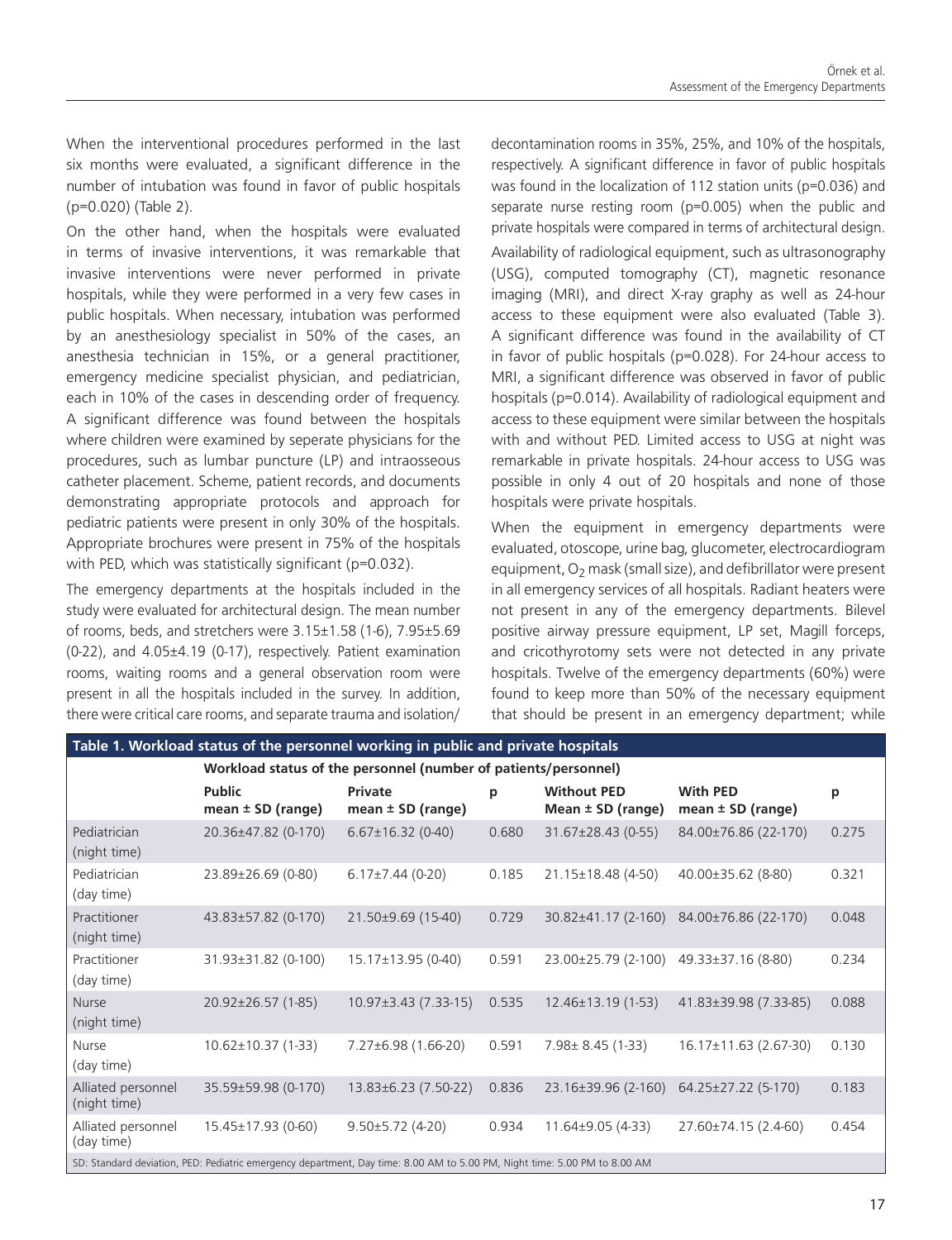only 2 emergency departments (10%) kept more than 75% of the required equipment.

Among the equipment for children, intubation tubes in all sizes necessary for children were present in all hospitals, newborn and infant balloon masks in 50%, bone marrow sets in 50%, LP sets in 25%, and infusion pumps were present in 75% of the hospitals with PED. In hospitals with PED, the presence of aero-chambers (p=0.033), monitors (p=0.046), bone marrow sets (p=0.004), pediatric Magill forceps (p=0.046), laryngeal masks (p=0.029), cricothyrotomy sets (p=0.046), and infusion pumps (p=0.032) were found to be significantly higher.

The hospitals included in the survey were evaluated in terms of the medications that should be present in the emergency departments. Atropine, lidocaine, and sodium bicarbonate among resuscitation drugs; midazolam and diazepam among anti-epileptics; diltiazem, captopril, aspirin, and dopamine among cardiac drugs; metoclopramide among gastroenterology drugs; H2 receptor antagonists; paracetamol and methimazole among antipyretics; and 0.9% NaCl, 5-10% dextrose, and active charcoal used in poisonings were present in all hospitals. The emergency departments at 11 hospitals (55%) kept more than 75% of the drugs that were required to be present in an emergency department. When the public and private hospitals were evaluated, glucagon was commonly present in private hospitals (p=0.012), while the presence of rabies vaccine (p=0.004), snake antiserum (p=0.004), and scorpion antiserum (p=0.0001) were significantly more common in public hospitals. In hospitals with PED, presence of succinylcholine (p=0.032), ondansetron (p=0.049), protamine sulfate (p=0.049), and ketamine (p=0.029) and in hospitals without PED, presence of calcium gluconate and narcotic drugs (p=0.004) were found to be significantly higher.

When the hospitals were evaluated generally in terms of equipment and drugs together, there were no emergency services that met all the conditions, however, there were 4 hospital emergency departments (20%) that met 70% of the conditions required. Two of these 4 hospitals were private hospitals.

### **Discussion**

There has been a steady increase in the number of applications to emergency departments in recent years. However, most emergency departments have not been designed for children and do not have the capacity to meet the special needs of children. Most pediatric patients requiring emergency treatment are examined at the same place with adult patients and by the same physician. A great majority of those patients presenting to emergency departments have been diagnosed to be simple cases with no emergency conditions. One of the most important reasons for this condition is that parents use emergency departments for general health services and assess the diseases of their children as severe. Non-emergency applications, such as those mentioned above, increase the patient volume in emergency departments and decrease the quality of medical care. The rate of patients not requiring emergency medical treatment has been evaluated in various studies performed in the emergency departments in Turkey. This rate has been reported to be 19.5% at Yüzüncü Yıl University Hospital, 32.2% at Dokuz Eylül University Hospital, and 40.1% at Trabzon Sürmene State Hospital.6-8 Similarly, in our study, pediatric patients whose treatments could be performed in outpatient setting constituted

| Table 2. Interventional procedures performed in pediatric patients in the emergency department |                            |                       |       |                                 |                               |       |  |  |
|------------------------------------------------------------------------------------------------|----------------------------|-----------------------|-------|---------------------------------|-------------------------------|-------|--|--|
| Interventional procedures within the last 6 months                                             | <b>Public</b><br>$n^*$ (%) | Private<br>$n * (\%)$ | p     | <b>Without PED</b><br>$n^*$ (%) | <b>With PED</b><br>$n * (\%)$ | p     |  |  |
| Intubation                                                                                     | 8(57.1)                    | $\overline{0}$        | 0.020 | 5(31.2)                         | 3(75)                         | 0.119 |  |  |
| Defibrillation                                                                                 | 3(21.4)                    | 0                     | 0.231 | 2(12.5)                         | 1(25)                         | 0.542 |  |  |
| Lumbar puncture                                                                                | 1(7.1)                     | $\overline{0}$        | 0.513 | $\Omega$                        | 1(25)                         | 0.046 |  |  |
| Intraosseous catheter placement                                                                | 1(7.1)                     | 0                     | 0.513 | $\Omega$                        | 1(25)                         | 0.046 |  |  |
| Central catheter placement                                                                     | 2(14.3)                    | $\overline{0}$        | 0.342 | 2(12.5)                         | 0                             | 0.468 |  |  |
| PED: Pediatric emergency department, *The number of hospitals that attempt was made            |                            |                       |       |                                 |                               |       |  |  |

| Table 3. Comparison of radiological equipment and accessibility between the hospitals |                 |                                                            |       |               |                                |       |  |  |
|---------------------------------------------------------------------------------------|-----------------|------------------------------------------------------------|-------|---------------|--------------------------------|-------|--|--|
|                                                                                       |                 | Depending on whether the radiological equipment is present |       |               | Equipment based 24-hour access |       |  |  |
|                                                                                       | Public $(n=14)$ | Private (n=6)                                              | р     | <b>Public</b> | <b>Private</b>                 | р     |  |  |
| USG                                                                                   | 12 (85.7%)      | $5(83.3\%)$                                                | 0.894 | $4(28.6\%)$   | $0(0\%)$                       | 0.152 |  |  |
| . CT                                                                                  | $4(28.6\%)$     | $5(83.3\%)$                                                | 0.028 | $4(28.6\%)$   | $4(66.7\%)$                    | 0.371 |  |  |
| <b>MRI</b>                                                                            | $3(21.4\%)$     | $4(66.7\%)$                                                | 0.058 | $3(21.4\%)$   | $0(0\%)$                       | 0.014 |  |  |
| Direct graphy                                                                         | 14 (100%)       | $5(83.3\%)$                                                | 0.127 | 14 (100%)     | $4(66.7\%)$                    | 0.094 |  |  |
| USG: Ultrasonography, CT: Computed tomography, MRI: Magnetic resonance imaging        |                 |                                                            |       |               |                                |       |  |  |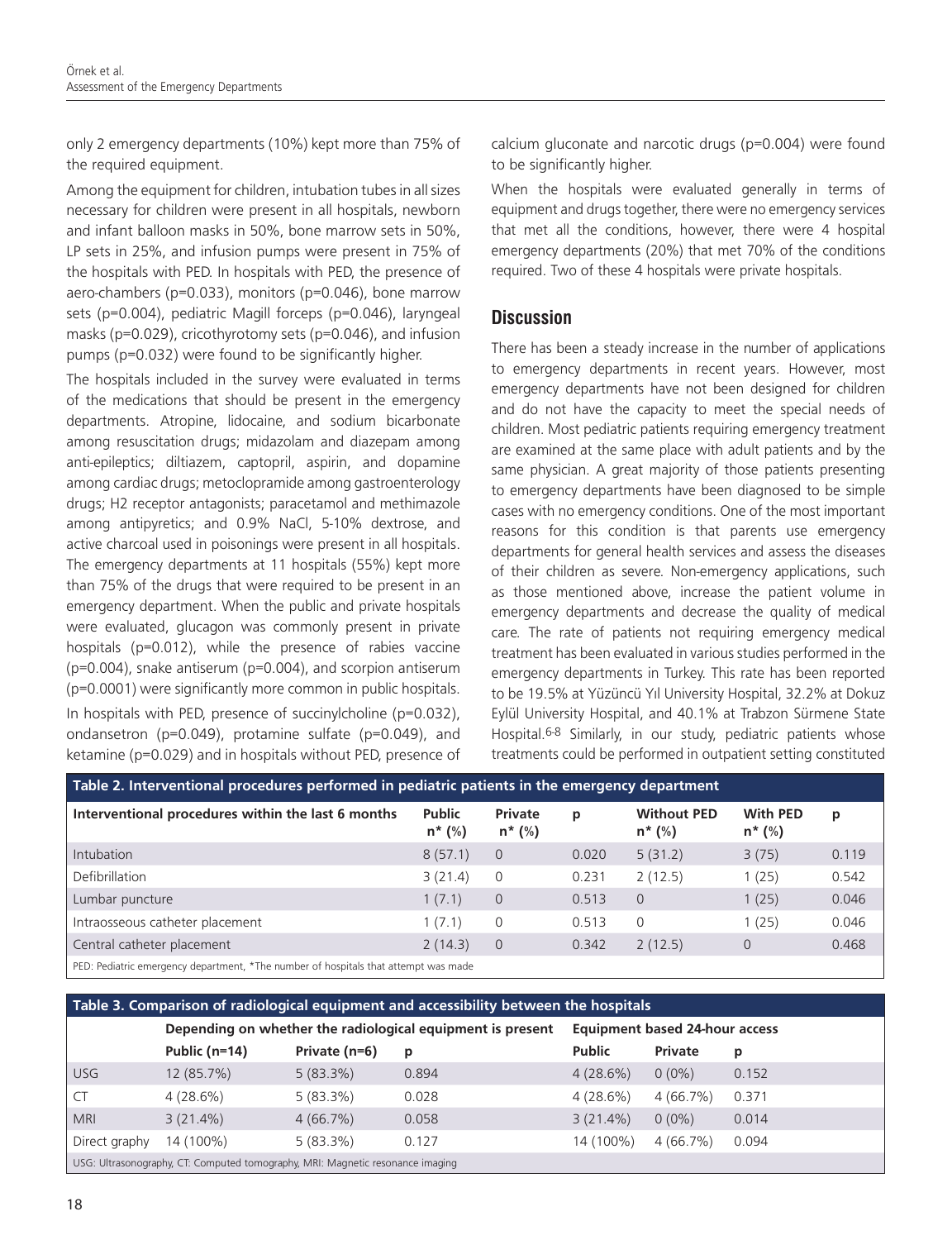more than 50% of all the emergency admissions. With this result, we believe that emergency departments have begun to be used more frequently for simple cases.

The most important factor for the success of pediatric emergency care is trained manpower (physicians, nurses, etc.) in adequate quantity. When the mean number of personnel responsible for pediatric patients in the emergency departments of all hospitals was evaluated, it was noted that pediatricians and general practitioners were not present in some hospitals. Although there was no significant difference between the hospitals in respect to the work load of health personnel (number of patients per personnel), the work load was found to be quite high. We believe that the number of hospital staff members should be rearranged according to the volume of the hospitals.

More than 80% of the mortalities in children are due to the sudden development of conditions and, early diagnosis of highrisk patients decreases morbidity and mortality.<sup>9</sup> This, in turn, demonstrates that experience and training of the personnel working in PED are of great importance. The knowledge of health personnel dealing with pediatric patients in emergency departments regarding frequently changing issues, such as resuscitation, and basic and advanced life support in children should be updated. In a study performed in Malawi in 2006, it was demonstrated that mortality rate among hospitalized children under 5 years of age was decreased from 10-18% to 5-8% through the efforts of personnel trained in pediatric emergencies.10 Only 57.14% of the pediatricians working in the emergency departments at the hospitals included in the survey participated in courses on advanced life support in children, while this rate progressively decreased among other health personnel. With this finding, it is suggested that the number of trained physicians and other personnel should rapidly be increased and periodical continuity of training should be maintained in order to decrease morbidity and mortality in children brought to the emergency services.

Emergency department personnel must develop his/her skills in life-saving invasive interventions, in addition to receiving further training. In the present study, it was seen that interventional procedures were performed in very few cases and in few centers. The most common intervention performed was intubation which was more commonly done by anesthesiologists. The reason for this might be the low number of pediatricians and general practitioners, the high work load of those personnel, and the inadequacy of their training. The number of general practitioners working in PED has known to gradually decrease, especially due to the recently emerging family physician system.

Recently, triage has been demonstrated to be important since patients are noted to use the emergency services with nonemergent causes and, crowds put the safety of patients in danger. The triage of a patient brought to an emergency department should be performed by a trained nurse or physician.11,12 Triage was reported to be performed in 55% (n=11) of all the hospitals. It was performed by a nurse or a paramedic in 30% of triage-applied hospitals.

Only 30% of the hospitals included in the study used appropriate protocols and treatment schemes, patient records, and documents for pediatric patients. Most of these documents (75%) were present in the hospitals with PED. Since children greatly vary in size and treatment schemes according to weight, erroneous or high-dose drug applications might occur (for example, mistakes in converting milligrams to milliliters). This condition might cause a risk of death more commonly in children compared to that in adults.13

Emergency departments at the hospitals in Turkey are generally prepared to suit the needs of adult patients. Considering that children are treated in the same emergency departments, obtaining appropriate protocols and schemes demonstrating necessary approaches as well as increasing the number of those protocols and schemes are necessary in order to decrease the rate of errors.

The architectural structure, radiological equipment, and the availability of equipment and medicines, as well as the number and training status of personnel are important factors in achieving an efficient and effective work environment in emergency departments. In a study performed in Turkey, it was emphasized that emergency departments have to offer most of the medical services provided in hospitals since they are the centers at which non-emergency cases, as well as emergency cases, are treated due to direct accessibility. Therefore, it was stated in that study that emergency clinics of the hospitals should be architecturally planned to provide health services for the stable patient population as well.<sup>14</sup> In our study, patient examination rooms, waiting rooms, general observation rooms, and intervention rooms were present in all the hospitals evaluated. In addition, critical care rooms and separate trauma and isolation/ decontamination rooms were present in 35%, 25%, and 10%, respectively. Radiological imaging units to expedite the diagnostic stages were present in the emergency departments in 7.4% and 50% of public and private hospitals, respectively. Radiological examinations were performed at radiology departments outside the emergency services in the rest of the hospitals.

The availability of USG at night was limited in all hospitals. The reason for this might be the fact that radiological examinations such as CT were performed more frequently, but CT was preferred over USG, since a radiologist is required to perform USG.

Various lists have been published many times for the pediatric equipment and medicine that are required to be present in emergency departments. On the contrary, most of the